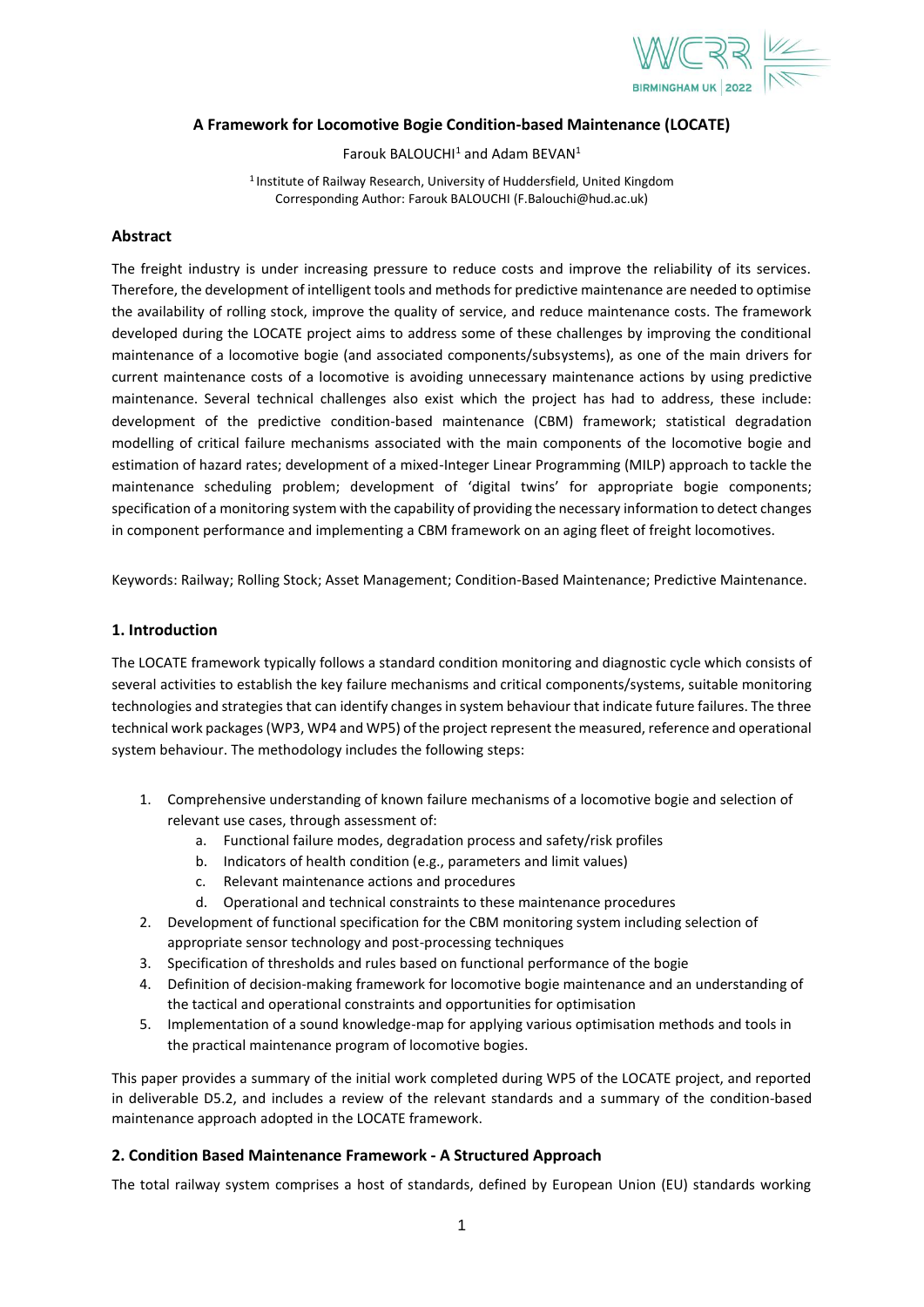

groups and committees, some of which are relevant to Condition Based Maintenance (CBM) and the LOCATE project. The overarching group of standards developed to support internationally coordinated efforts in railway systems can be seen in such examples as the European Technical Specification for Interoperability (TSI) from the EU Agency for Railway [\[1\].](#page-5-0) These can cover a range of specifications from energy, infrastructure, and safety to the specifics of telematics applications for freight services (TAF) directly applicable to the LOCATE deliverables. A particularly important standard for railways is EN 5012[6 \[2\].](#page-5-1) This focuses on the critical aspects of total railway systems concerning reliability, availability, maintainability, and safety (RAMS) and their interaction. It has been developed to define a systems approach to lifecycle management of railways from concept to decommissioning and deposal. The LOCATE project is primarily concerned with improving the maintainability of railway systems that supports the indirect benefits from RAMS. LOCATE has set out to achieve this by the demonstration of technologies, techniques, and the development of a framework for CBM using established methods through the evaluation of novel approaches beginning to see adoption in other heavy asset industries. The asset management (AM) series of standards, ISO 5500[0 \[3\]](#page-5-2) provides context from a logistics management standpoint. Other highly adopted standards, such as buildings information management (BIM[\) \[4\]](#page-5-3) and ISO 8134[6 \[5\]](#page-5-4) provide guidance in systems structure management. Within the specialisation of prognostic health management (PHM), which can include CBM, a number of key standards have gained widespread adoption in industries such as aviation [\[6\],](#page-5-5) automotive [\[7\]](#page-5-6) and other[s \[8\].](#page-5-7)

# **2.1 Condition Monitory and Diagnostics of Machinery and Systems**

An extensively adopted standard in PHM used in the CBM is Condition Monitory and Diagnostics of Machinery and Systems, ISO 13374 [\[10\].](#page-5-8) The standard specifies 6 functional blocks, the first three blocks are technology-specific and can be related to monitoring inputs such as vibration, temperature, or any other physical quantity from a sensory device. These processing blocks are described as follows; Data Acquisition (DA): converts an output from the transducer to a digital parameter representing a physical quantity and related information (such as the time, calibration, data quality, and data collector utilised, sensor configuration); Data Manipulation (DM): performs signal analysis, computes meaningful descriptors, and derives virtual sensor readings from the raw measurements. State Detection (SD): facilitates the creation and maintenance of normal baseline 'profiles', searches for abnormalities whenever new data is acquired, and determines in which abnormality zone, if any, the data belongs (e.g., alert or alarm).

The next set of functional blocks combine higher-level analytics using human concepts with monitoring technologies to assess the current health state of the machine, predict future failures and provide recommended action steps to operations and maintenance personnel; Health Assessment (HA): diagnoses of any faults and rates in the current health of the equipment or process, considering all state information. Prognostics Assessment (PA): determine future health states and failure modes based on the current health assessment and projected usage loads on the equipment and/or process, as well as Remaining Useful Life (RUL). Advisory Generation (AG): provides actionable information regarding maintenance or operational changes required to optimize the life of the process and/or equipment. The six levels of processing, summarised above, are adopted in LOCATE to enable the incorporation of standardised approaches in asset and logistics management building upon the ISO 13374 functional specification.

# **2.2 System Behaviour**

During the initial development phase of the LOCATE project several work packages were conceived to define the behaviour of the system to support predictive maintenance from condition monitoring. It was envisaged that the system could be assessed for maintainability using measured, reference and operational behaviour. Each block in the system behaviour is responsible for the provision of information describing its function: measured behaviour (WP3) is concerned with physical quantities received from the fitment of sensors to the selected components or subsystem; reference behaviour (WP4) is derived from analytical models representing the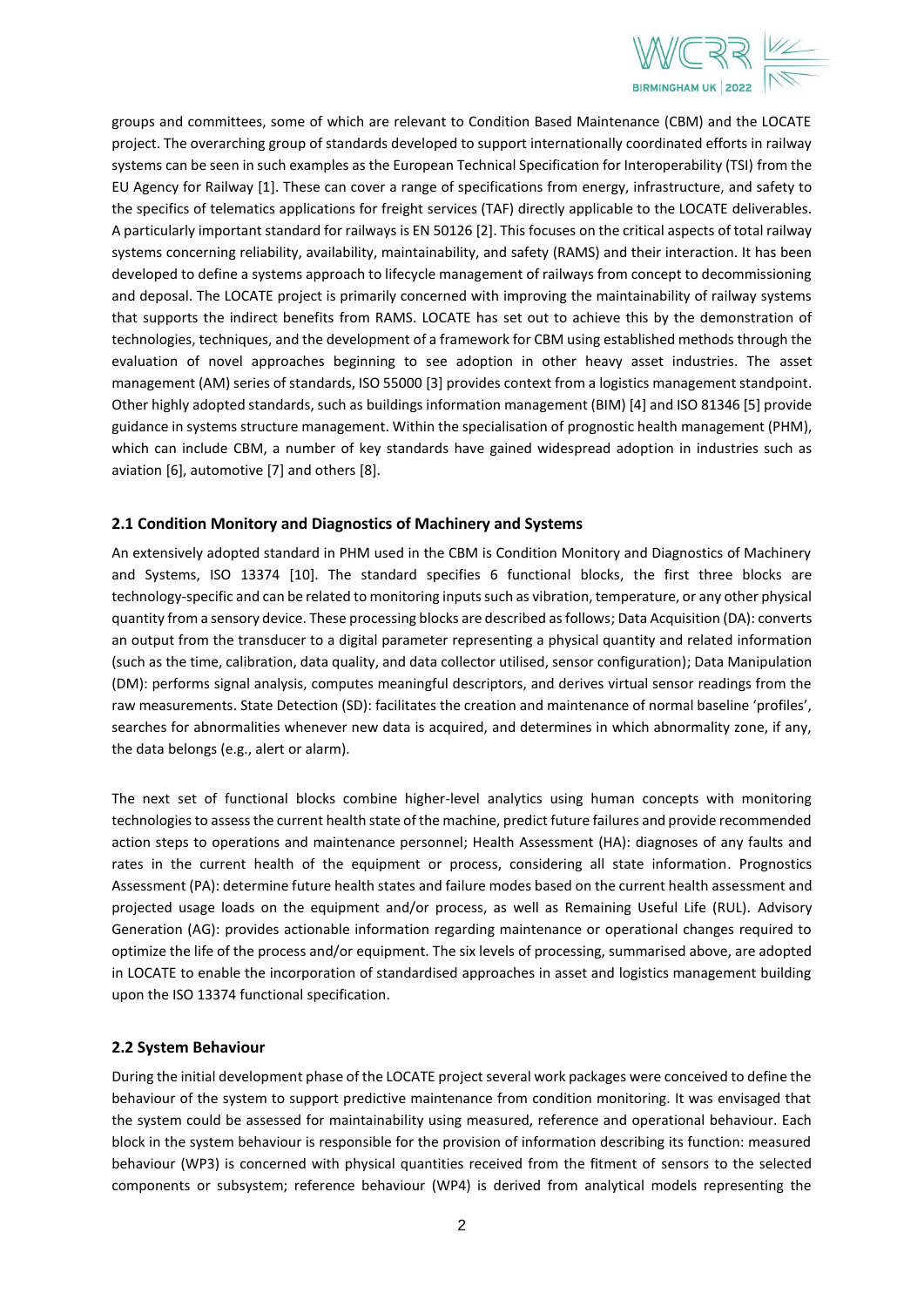

system through dynamic modelling and simulation, and the operational behaviour (WP5) represents the movement and the logistics of assets.

#### **3. Predictive Maintenance**

Preventative maintenance (PM) periodicities are conventionally established on survival models for key rolling stock components. Manufacturers typically guarantee some performances thresholds in terms of reliability that can be represented by the Weibull distribution, which can be described as the Probability Density Function (PDF), according to the equation below:

$$
f(t) = \left(\frac{\beta}{\alpha^{\beta}}\right) t^{\beta - 1} \cdot e^{-\left(\frac{t}{\alpha}\right)^{\beta}}
$$

This distribution is widely used for scheduled maintenance (SM) as it can exhibit a variety of shapes closely related to failure patterns associated with mechanical systems, amongst others. The shape parameter defined by  $\beta$ , and  $\alpha$  is the scale parameter for the distribution, also known as the characteristic life. The characteristic life can be used to describe the reliability of a component up to when an incipience is detected and corresponds to the 63rd percentile or a standard deviation away from the mean for the cumulative failure distribution. In other words, it is expected that 63% of Weibull failures occur by time  $t = \alpha$ . The curves for variety of shapes are shown i[n Figure 1\(](#page-2-0)a) below; for illustrative purposes the scaling factor is held at unity.





<span id="page-2-0"></span>The hazard Functions, shown in 1(b), describes the failure patterns associated with each distribution. These patterns can be age-related or non-age-related degradation. Typical failure patterns such as that seen for fatigue are described by the linear decay associated with the left-skewed distribution and linear failure pattern, shown in yellow. Age-related failure is typically described by the purple pattern, where degradation becomes pronounced towards the end of the component life. Random failures, such as those associated with bearings, is generally described by the constant failure pattern in red, where a failure is likely to occur in a relatively small percentage of the sample distribution. Infant mortality, sometimes seen when a component is sent for periodic overhaul can occur due to human error, is described by the blue curve for its conditional probability for failure.

#### **3.1 Integrated Approach to Condition Monitoring, Diagnostics and Prognostics (CM&DP)**

The probability of failure discussed above indicates that in many instances there is little or no relationship between how long an asset has been in service and its remaining life. However, even though many failure modes are not age-related, there is usually some warning that failure is beginning to develop[. Figure 2\(](#page-3-0)a) illustrates the typical stages of failure; this is known as the P-F curve and describes how a component degrades, usually at an accelerated rate, to Functional Failure (point F) if the failure is not detected when it begins to show signs (Potential Failure, point P).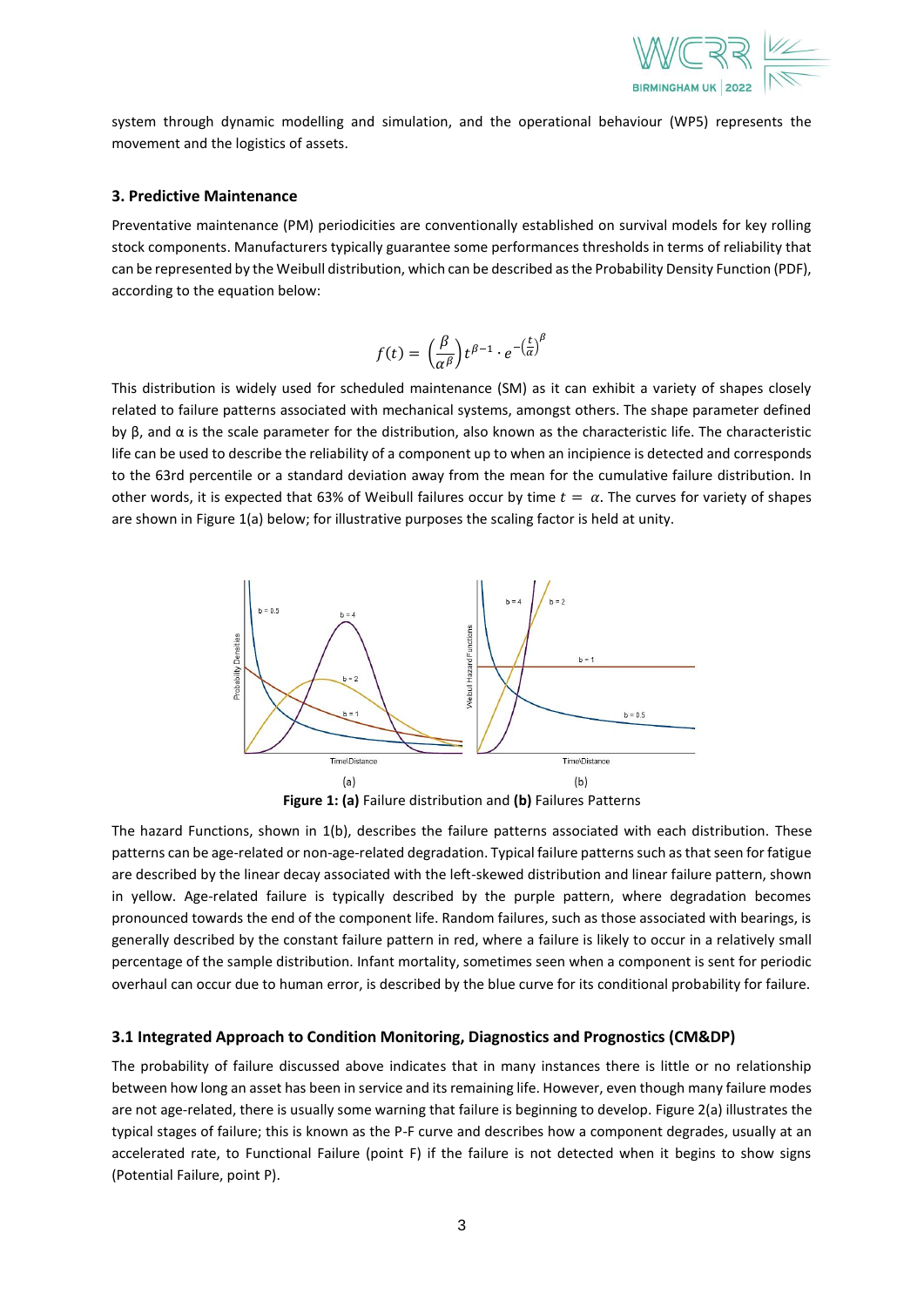

The P-F interval is directly proportional to the inspection interval. It is usually sufficient to select a task frequency equal to half the P-F interval. This ensures the failure will be detected before it accelerates to functional failure. For instance, if the P-F interval for a failure mode is 2 weeks it is sufficient to inspect it once a week but if the checks are done once a month, then the failure might be missed completely. Conversely, if the component is checked daily then it is an overuse of valuable resources. This is known as the nett P-F interval which is selected to ensure failure is detected whilst not being an inefficient use of resources.



<span id="page-3-0"></span>**Figure 2: (a)** Potential Failure and Functional Failure Interva[l \[11\]](#page-5-9)[\[12\];](#page-5-10) **(b)** Asset health and indicative maintenance value comparison – modified from [\[13\]](#page-5-11)

Clearly, condition monitoring can have a useful impact on the inspection intervals through automatically detecting and describing the failure modes, freeing up resources to be directed to more cost-effective and urgent tasks[. Figure 2\(](#page-3-0)b) compares the asset health and the value of maintenance as a component degrades. As can be seen by the green line, the value proposition of PdM is at a maximum when an optimum RUL is attained by extending routine inspection using remote condition monitoring technology. Using CM&DP it is possible to extend the RUL safely to ensure that a failure mode is not permitted to damage the component beyond repair whilst still extracting optimum life from the component without unnecessary inspection or overhaul. The caution here is how far down the curve can the RUL be extended without stressing the component beyond the inherent threshold for which the component was designed to withstand, therefore if exceeded, increasing the risk of a catastrophic failure.

### **3.2. Combining Failure Patterns and Condition Monitoring Data for Prognostics**

Failure probability distributions and patterns, as discussed above, are well known in reliability engineering used for PM of rolling stock. However, CBM can provide additional measures of condition from sensors that can be combined with the conditional probability of failure to give a more accurate estimate of RUL. A mathematical model based on both the conditional probability of failure and condition data can be built using a timedependant proportional hazard model (PHM) as described by the following equation [\[14\]:](#page-5-12)

$$
h(t) = h_0(t) \cdot e^{(y_i \cdot x_i(t))}
$$

Where  $h_0(t)$  is the Weibull parametric hazard function,  $x_i(t)$  are covariates as a function of time and  $y_i$  are model coefficients. The PHM's were first proposed by Cox [\[15\]](#page-5-13) and are one of the most extensively used models in prognostics. As previously discussed, the P-F curve can be obtained from operational experience, given that this is subjective, it is better if the P-F curve were estimated using a Failure Mode Symptoms Analysis (FMSA) combined with a set of regression parameters from condition monitoring data which would then provide a reasonable degree of certainty in the estimated P-F interval for a particular component from the failure modes listed in the FMSA. It should be noted that PHM depends on the assumption that after repair, a component is returned to a 'good as new' condition by perfect repair or replacement. This assumption can introduce significant error in RUL estimations [\[16\].](#page-5-14) Proportional hazard models were very effective and took account of the complexities associated with practical reliability analysis; however, this body of work has been superseded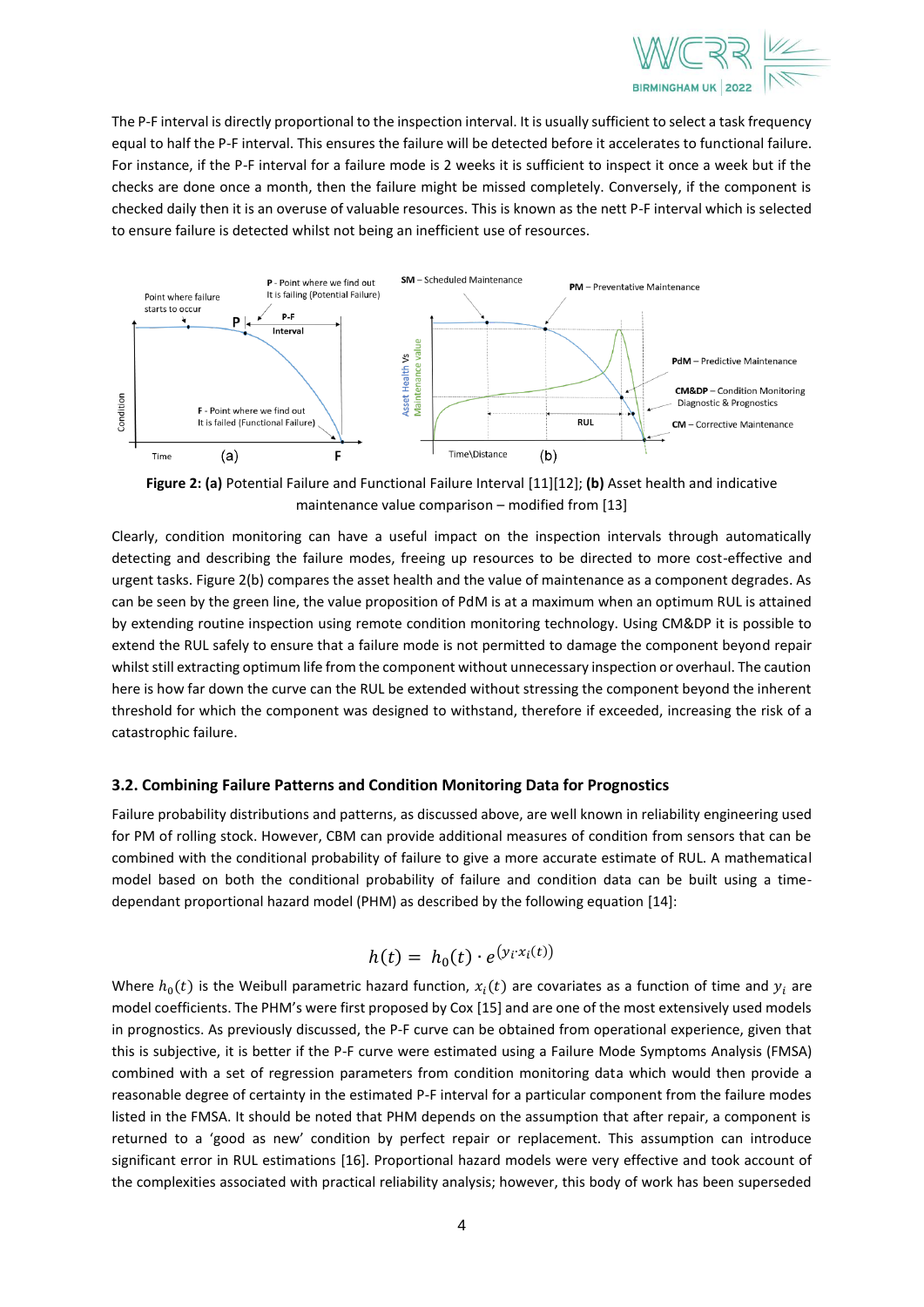

by more advanced prognostics models that consider an imperfect repair known as Proportional Intensity Model (PIM[\) \[17\].](#page-5-15) It should be noted that in all PM regimes failure data is typically unavailable as the functional failure is avoided at all costs. It is conceivable that a qualitative study to estimate the P-F interval through the development of a questionnaire to retain the expert domain knowledge of the FGC engineers will provide these estimates for the failure modes; furthermore, the P-F interval can be adjusted and updated from conditional data when a CBM programme is in place collecting data.

### **4. Conclusion**

Currently, FGC adopts an on-condition based maintenance regime, where inspections are undertaken and specified intervals with defined thresholds. If one of these limits is reached an intervention to correct the problem should be made as soon as possible. The LOCATE project proposes to replace this with a predictive maintenance system for the bogie of the FGC's locomotives. This system will continuously monitor the bogie and the performance will be compared to reference data obtained from a digital twin. Failures will be anticipated and the time before the failure affects the locomotive operations shall be estimated, based on the defined thresholds and rules. The scheduling of this operation must be done to limit the impact on the availability of the fleet. To define the threshold and rules, it is initially proposed that the failure rates defined in the FMECA (WP2) and/or manufacturing data (if available) are utilised to provide the most accurate representation of the failure rates of the components (accounting for any variation between components/operation). These should be combined with the condition data to provide an estimate of RUL, which can be combined with the operational constraints to support the condition maintenance framework. The failure rates should be reviewed during the demonstrator in collaboration with FGC and provide feedback on the accuracy of the LOCATE system.

### **4.1 Development of Thresholds and Rules**

Definition of thresholds and rules, such as the P-F curve identified in Section 3.1, depend on the system/component being assessed, failure modes and type of data monitored. In the LOCATE system, the measured and reference behaviour provides an indication of the health status (or performance) of the system/component. Thresholds/rules are required to provide an indication of when maintenance is required, with sufficient time for maintenance to be scheduled (e.g., P-F interval in Figure 2) based on the health status of the system/component. As discussed, this requires an understanding of the relationship between performance and degradation to support the prediction of the estimated-time-to-failure (or RUL) and definition of the P-F curve.

The type of thresholds used are dependent on the type and format of measured/reference behaviour data. For example, data could include physical measurements of the actual condition of a component/system (e.g., wear measurement of a wheel profile) or sensor data (e.g., vibration measurements) which requires some form of post-processing to infer the component/system condition and functional performance. If the physical condition of the component/system is monitored, then changes in the measured data can be tracked to detect potential failure which can be linked to industry (safety) and company (performance) limits. In the latter case, features in system performance, e.g., peak frequencies which change with degradation (e.g., symptoms) need to be identified and there are challenges in terms of identifying the type and severity of a fault and recommending the most appropriate maintenance action.

To support the definition of initial thresholds and rules in the LOCATE project, existing standards and techniques for condition monitoring and prognostics have been reviewed. Techniques, such as FMSA, were shown to provide useful information for identifying the symptoms which potentially lead to a particular failure, the current means of detection and thresholds which trigger a maintenance action. In discussion with FGC and the LOCATE advisory board, this technique has been applied to each of the selected use cases to link the main failure modes identified in the FMECA developed during WP2 with the symptom(s) and proposed measured or reference data.